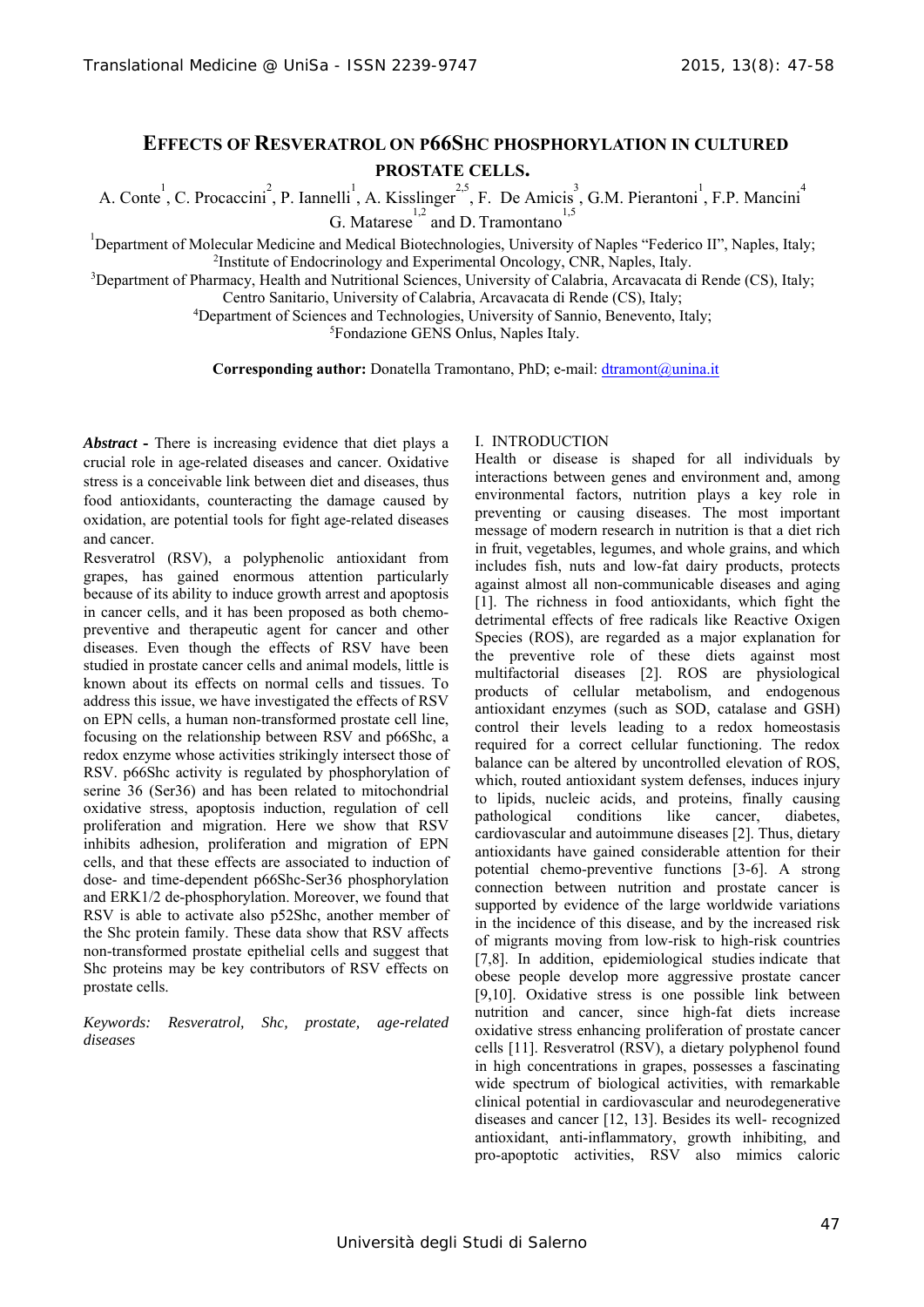restriction [14]. However, despite large efforts, the mechanisms underlying RSV chemo-preventive effects remain still elusive [14,15], mostly because RSV exerts its action through multiple targets, whose downstream effects are dramatically influenced by experimental system, dose, concentration, and duration of treatment. In line with these considerations, the overall conclusion of "Resveratrol 2012" working group was: "There is not yet sufficient evidence to link a specific direct target to a specific health benefit. To date, published evidence from human trials is not sufficiently strong to justify the recommendation of chronic resveratrol consumption by humans for any given indication. The use of resveratrol is not an alternative to maintaining a healthy lifestyle." [15].

Considering that, for chemoprevention, RSV should be chronically administered to healthy people, the issue of the long term effects of this molecule on normal tissues is crucial. Although the majority of mechanistic studies demonstrate that RSV affects aberrant molecular pathways in tumor cells, in most reports the normal cell counterpart is missing. Moreover, several evidence indicate that also normal cells such as endothelial cells, lymphocytes, smooth muscle cells, chondrocytes, adipocytes, neurons, osteoblasts, hepatic cells, and epidermal keratinocytes [16-19] are vulnerable to RSV. To contribute to this important issue, our interest has been and is to investigate the effects of RSV in nontransformed human cells.

Similar to RSV, also p66Shc, a member of the Shc family of adaptor proteins, is attracting interest [20- 22]. Under oxidative stress condition p66Shc undergoes transient phosphorylation at tyrosine residues, and also at Ser36 [22], acquiring redox enzymatic activity that generates ROS in mitochondria. P-Ser36-p66Shc-induced oxidation of cytochrome c contributes to inactivate members of the Forkhead transcription factor family, and down-regulate the expression of antioxidant genes consequently leading to growth arrest and apoptosis [21]. On the other hand, the other two members proteins encoded by the *SHC1* gene, p46Shc and p52Shc, undergo tyrosine phosphorylation in response to cytokines and growth factors, activating the RAS-MAPK pathway and promoting cell proliferation and differentiation. Thus, the three Shc proteins display distinct physiological roles and P-Ser36-p66Shc functions as a dominant-negative regulator of p46/52 Shc by terminating RAS/ERK activation [21]. Despite the fact that many studies imply p66Shc as a mediator of apoptosis, recent studies also associate p66Shc with human epithelial cell proliferation and carcinogenesis. In addition, recent evidence indicates that p66Shc can exert pleiotropic effects on a range of apparently unrelated fundamental biological processes, like cellular adhesion, cytoskeletal morphology and intracellular calcium homeostasis [23-26]. These apparently contradictory results suggest that the biological outcome of p66Shc signaling is more nuanced and might be diverse in different cellular context. Similarly, the canonical, established and distinct roles of the three Shc isoforms are challenged by new results, suggesting that also p52Shc and p46Shc, not only p66Shc, are involved in energy metabolism, and in the metabolic response to overnutrition and caloric restriction. Interestingly, it has been reported that Shc proteins expression correlates with proliferation of human prostate cancer cells and it is upregulated by steroid hormones in hormone-sensitive cancer cells and in primary prostate carcinomas [27-30].

Strikingly to us, RSV and p66Shc share similar molecular targets involved in the regulation of the same major cellular events, like proliferation and differentiation (FoxO, MnSOD, p27Kip, NF-kB, AKT, ERK, p53, p21) [31-34]. Consistently with these observations, we have previously reported that RSV induces ERK-independent Ser36 phosphorylation of p66Shc in HaCaT cells, a wellknown model of human non-transformed keratinocytes [19]. Since RSV and Shc proteins are implicated by differing means in prostate cancer, to get a deeper insight in the effects of RSV on normal epithelial cells and in its association with p66Shc, here we utilized the nontransformed prostate epithelial EPN cell line [35]. Our results show that in EPN cells RSV reduces adhesion and migration, induces growth arrest, stimulates Ser36-p66Shc phosphorylation and abolishes ERK phosphorylation. Finally, our data indicate that RSV profoundly affects non-transformed prostate cells and that its effects may be, at least in part, exerted via a connection with Shc proteins.

## II. METHODOLOGY

*Cell culture and proliferation* EPN cells, spontaneously immortalized prostate epithelial cells, derived from human normal prostate tissue, were obtained in our laboratory [35]. EPN-PKM3 cells have been obtained by transfection of EPN cell with a plasmid bearing PKM, a kinasenegative mutant of PYK2, as previously described [36]. EPN and EPN-PKM3 cells are routinely cultured in Dulbecco Modified Eagle Medium/HAM F12 (DMEM/F12) supplemented with 3% FBS and 1% antibiotics at  $37^{\circ}$ C,  $5\%$  CO<sub>2</sub>, in a humidified incubator. HeLa cells were cultured in DMEM supplemented with 10% FBS and 1% antibiotics at 37 $\degree$ C, 5% CO<sub>2</sub>, in a humidified incubator [37].

*Cell adhesion assay* Adhesion of EPN and EPN-PKM3 cells in the presence or absence of RSV was analyzed by Crystal Violet assay according to Humphries [38]. EPN and EPN-PKM3 cells were seeded at a concentration of  $10<sup>5</sup>$  in 24 well culture plates and let to adhere for 1, 2 or 4 hours in complete medium supplemented with different concentrations of RSV. For growth assay EPN and EPN-PKM3 cells were seeded in at a concentration of 10<sup>5</sup> in 24 well culture plates and let to adhere for 18 hours in complete medium, then RSV (25 and 100 µM) was added and cells were cultured for additional 48 hours. At the end of the incubation time cells were washed three times with cold PBS then Crystal violet solution (0,25% crystal violet in 25% methanol) was added for 15' at room temperature. After de-staining by extensive washing with distilled water, cells were solubilized in 500 μl of 0,1% SDS and OD at 590 nm was determined by spectrophotometry. Adhesion assay were performed in quintuplicate.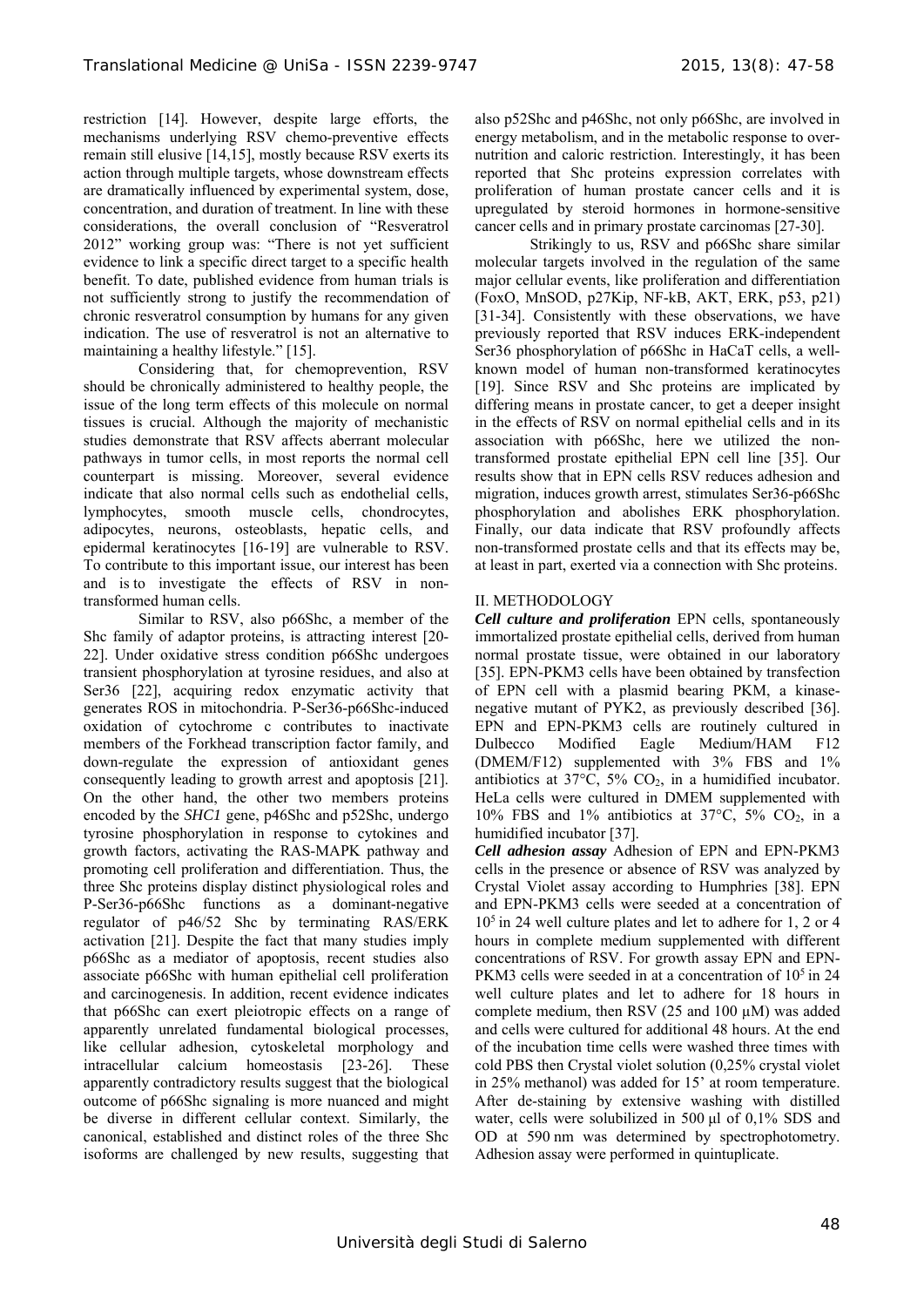*MTT assay* EPN and EPN-PKM3 cells were seeded in 96 well plates in standard medium and let adhere for 24 hours, then standard medium was replaced with standard medium supplemented with different concentrations of RSV  $(1, 10, 100, 100, 200, \mu M)$  as detailed in the figure legend. After 24 hours CellTiter 96® AQueous One Solution Cell Proliferation Assay was performed according to manufactures. Formazan formation was assessed by absorbance at 490nm with a 96-well plate reader.

*Motility assay* EPN cells maintained in standard medium for 48 h were dispersed with versene, washed twice, resuspended in DMEM/F12 and counted using a hemocitometer. The 24-well modified Boyden chambers, containing porous (8 mm) polycarbonate membranes, were coated, on the internal surface, with 2 mg/cm<sup>2</sup> P-Lys by incubation at room temperature. The lower chambers were loaded with 500 μl of DMEM/F12 supplemented with  $3\%$  FCS, while synchronized cells  $(2x10<sup>4</sup>)$  suspended in 200 μl of KSFM 3% FCS, were plated into upper chambers in presence or absence of different treatments as indicated. After 6 h of incubation in 5% CO2 at 37°C, the cells in the upper chamber were removed by a cotton swab, so that only cells that had migrated through the membrane remained. The membranes were then fixed and stained in Coomassie blue solution (0.25 Coomassie blue, 45 ml water, 45 ml methanol, 10 ml glacial acetic acid) for 5 min, then each well was rinsed three times with distilled water. The migrated cells were counted using an inverted microscope.

*Wound healing* EPN and EPN-PKM3 cells, grown to 90% confluence in standard condition, were maintained in serum-free medium for 48 h. The monolayers were scratched with a sterile, disposable 200-ml plastic pipette tip, rinsed twice with phosphate-buffered saline (PBS) and returned to standard medium in presence or absence of 3μM PP2, 20 μMUO126 and 100μM RSV. Then monolayers were photographed after 24 h.

*Western blotting* Cells were grown to sub-confluence in standard medium and serum-starved for 24 hours. Then, medium was supplemented with RSV at varying concentrations or times as indicated in the figure legends. Cells were harvested in lysis buffer (50 mM HEPES, 150 mM NaCl, 1 mM EDTA, 1 mM EGTA, 10 % glycerol, 1 % Triton-X-100, 1 mM phenylmethylsulfonyl fluoride, protease inhibitor cocktail tablet, 0.5 mM sodium orthovanadate, 20 mM sodium pyrophosphate). The lysates were incubated for 30 min on ice and then clarified by centrifugation at 14,000 rpm x 10 min. Total protein concentration was estimated by a modified Bradford assay. For Western blot,  $25$  or  $50 \mu g/l$ ane of total proteins were separated on 10% SDS-polyacrylamide gel electrophoresis and transferred to PVDF membranes; complete transfer was assessed using pre-stained protein standards. Membranes were blocked in TBS/T buffer (25 mM Tris, pH 7.4, 200 mM NaCl, 0.5% Triton X-100), and 5% non-fat powdered milk for 1 hour at room temperature. Incubation with the primary antibody anti ERK1/2 1:2000, anti-phospho-ERK1/2 1:2000, anti AKT 1:1000, anti phospho-AKT 1:1000, anti p(tyr 317) Shc 1:1000, anti GADPH 1:1000, was carried out overnight in the cold room. Finally, membranes were incubated with the horseradish peroxidase-conjugated secondary antibody (1:3000) for 45 minutes at room temperature and the reactions detected with ECL system.

*IPP procedure* One mg of whole cell lysates from EPN and EPN-PKM3 cells in the various experimental conditions, was immune-precipitated by incubation over night, at 4 °C, with protein A-sepharose-bound anti-Shc polyclonal antibody (4 µl of anti-Shc antibody previously conjugated with 5 mg of protein A-sepharose). Following washings, and resuspension in 30 µl of a standard denaturing protein loading buffer, samples were heated at 70°C for 30 minutes, cleared by a short centrifugation, subjected to 10% SDS-polyacrylamide gel electrophoresis, and transferred to nitrocellulose. Membranes underwent Western Blotting analysis with an anti-phospho-Ser36p66Shc monoclonal antibody (1:1000 dilution; or with an anti-Shc monoclonal antibody (1:1000 dilution) to control for the total amount of Shc isoforms. Finally, the membranes were incubated with the horseradish peroxidase-conjugated secondary antibody (1:3000) for 45 minutes at room temperature and the reactions detected with ECL system.

*Statistical analysis* Data are presented as mean ± SD. Statistical analysis was performed by analysis of variance followed by the Bonferroni test. *P*-values <0.05 were considered statistically significant.

### III. RESULTS

*RSV inhibits adhesion, proliferation and migration of EPN and EPN-PKM3 cells.* Non-transformed human epithelial prostate EPN cells have been selected as model in which to study the effects of RSV. As a control, we used their counterpart EPN-PKM3 cells, which express a Proline-rich tyrosine kinase (PYK2) dead kinase mutant, and display some tumour-like features, like increased cell motility and migration, and cytoskeleton reorganization [39-42]. PYK2, a non-receptor kinase of the focal adhesion kinase (FAK) family, regulates several cellular functions, like proliferation, apoptosis, actin cytoskeleton organization and adhesion, and its expression inversely correlates with degree of malignancy of prostate cancer [43]. Since cell adhesion is a key event for epithelial cells to survive and proliferate, we investigated adhesion of EPN and EPN-PKM3 cells in the presence or in the absence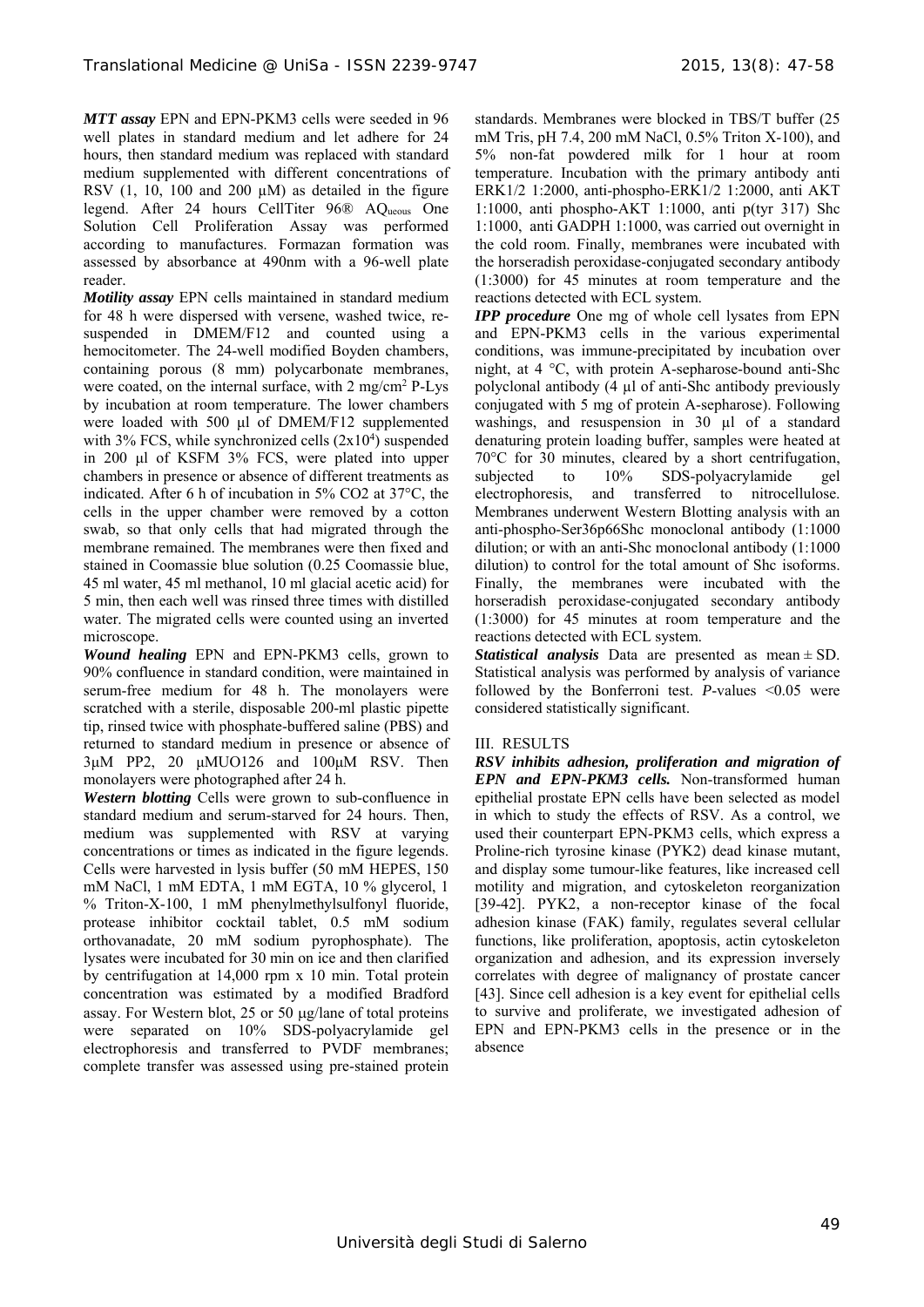

**Fig. 1. Effect of RSV on EPN and EPN-PKM3 cells adhesion and viability.** A) Cell adhesion assay. Bars represent the mean of three independent experiments  $\pm$  SD. Quintuplicate measurements were performed per each experimental point. Statistical analysis was performed by analysis of variance followed by the Bonferroni test (\**P* < 0.05). B and C) Viability and proliferation of EPN and EPN-PKM3 cells in the presence of increasing concentrations of RSV

(MMT assay Fig 1 B, Cristal Violet assay Fig.1 C). Triplicate measurements were performed per each experimental point. Data represent the mean of three independent experiments ± SD. Statistical analysis was performed by analysis of variance followed by the Bonferroni test ( $P < 0.05$ ).

of RSV. We performed an adhesion assay as described by Humphreis (38), and the effect of RSV on the adhesion of EPN and EPN-PKM3 cells was evaluated at 1, 2 and 4 hours after seeding. RSV (25, 100 µM) reduced EPN and EPN-PKM3 cells adhesion in a dose-dependent manner (Fig. 1A).

The effect of RSV on EPN and EPN-PKM3 cells viability and proliferation have been tested by MTT assay and Crystal Violet assay. EPN and EPN-PKM3 cells were seeded in standard medium, and 24 hours later increasing concentrations of RSV  $(1, 10, 25, 50, 40, 100, \mu M)$  were added for additional 24 hours. RSV reduced viable cells in a dose-dependent manner, and RSV growth inhibitory effect was more potent in EPN-PKM3 cells than in EPN cells (Fig. 1B). Similar results were obtained when cell viability and proliferation were tested by means of Crystal Violet assay (Fig. 1C). Finally, we investigated the effects of RSV treatment on migration, using a modified Boyden Chamber assay, in the absence of extracellular matrix (ECM) proteins (Fig. 2A). EPN and EPN-PKM3 cells were serum starved for 48 h, removed with versene (a non-proteolytic chelating agent), and seeded on polylysine coated Boyden chamber. After 6 hours, migration

was observed in both EPN and EPN-PKM3 cells and, as expected, it was higher in EPN-PKM3 than in EPN cells. 50 µM RSV treatment was able to drastically abrogate the migration in both cell types, although the magnitude of change was greater in EPN-PKM3 cells. Migration is regulated, among others by c-SRC and MAPK pathways, thus we tested the effect of PP2 and UO126, well-known inhibitor of c-SRC and MEK respectively, on EPN and EPN-PKM3 migration. Interestingly, the anti-migratory effect of RSV was by far more potent than that of PP2 and UO126. Moreover, we assessed migration by wound healing (Fig. 2B). After inflicting a wound, EPN and EPN-PKM3 cells monolayers were extensively washed with PBS and then maintained in serum free medium in the presence or the absence of 25 and 100 µM RSV or 20 µM UO126. After 24 hours, RSV was able to drastically inhibit wound closure at both 25 and 100 µM concentration. The MEK inhibitor-UO126 was less effective than RSV in preventing wound closures in both EPN and EPN-PKM3 cells.

*RSV fails to induce ERK phosphorylation in EPN and EPN-PKM3 cells.* The growth inhibitory effect of RSV has been associated to both ERK 1/2 activation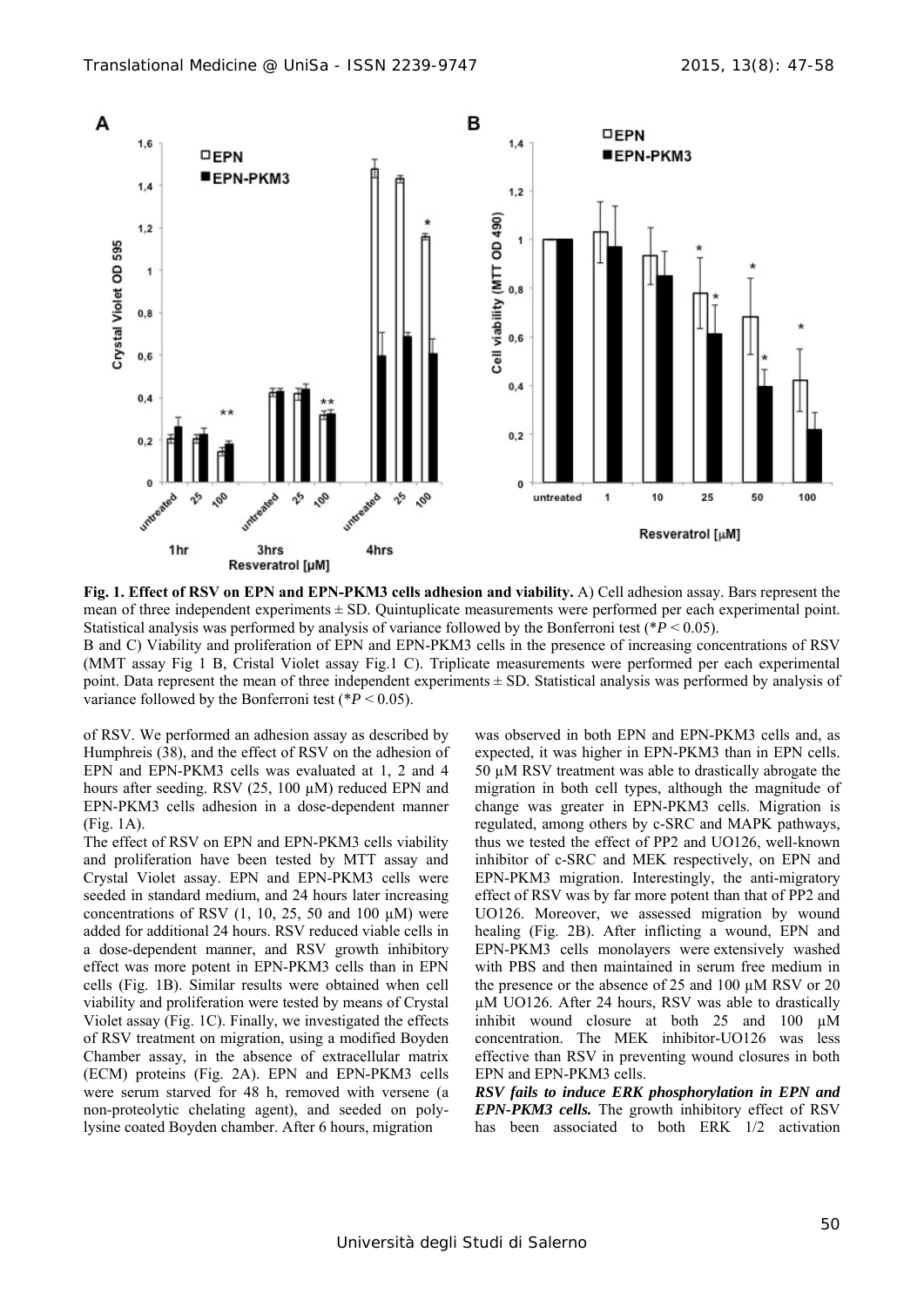

**Fig. 2. RSV inhibits migration of epithelial prostate cells**. A) EPN and EPN-PKM3 cells were serum starved for 48 h. Synchronized cells were then plated on polylisine-coated Boyden chambers (as indicated in Methodology) in the absence or presence 3μM PP2, UO126 and RSV. After 6 hours, cells that migrated through and adhered to the under surface of the membranes were fixed, stained, and counted using an inverted microscope. B) EPN and EPN-PKM3 cells monolayers were scrape-wounded and cultured in presence or absence of different compounds, in the absence of serum. The morphology of wound closure was photographed after 24 h.

and inactivation [44]. To avoid confounding interference of serum on RSV effect, EPN and EPN-PKM3 cells were serum starved for 24 hours before a 30' treatment with increasing concentration of RSV  $(1, 10 \text{ and } 100 \mu\text{M})$ . We chose a range of RSV concentrations encompassing both doses achievable with diet  $(1-10 \mu M)$  and a pharmacological one (100µM). RSV acute treatment did not induce ERK 1/2 phosphorylation at any concentration tested in EPN cells, whereas a slight ERK activation was observed at 100 µM RSV in EPN-PKM3 cells (Fig. 3A). We then tested whether RSV would interfere with seruminduced ERK 1/2 activation. To this aim, EPN and EPN-PKM3 cells were pre-treated with 100  $\mu$ M RSV for 24 hours, and then stimulated with FCS for 15 min. As shown in Fig. 3B, RSV was able to strongly reduce FBSinduced ERK 1/2 rapid phosphorylation. Similarly, RSV added to serum chronically stimulated cells also inhibited ERK activation (Fig. 3C). Moreover, we found that RSV did not affect the total amount of ERK 1/2 proteins in all the experimental conditions.

*RSV induces p52Shc tyrosine phosphorylation and p66Shc serine 36 phosphorylation.* Shc adaptor proteins are phosphorylated at tyrosine residues Tyr239,

Tyr240 and Tyr317 in response to various growth factors and cytokines. The phosphorylated p46 and p52 isoforms transmit signals from receptor tyrosine kinases to the RAS-MAPK pathway, finally inducing mitogenesis. Beside their well-known effect on the regulation of cell proliferation, Shc family members are also involved in the regulation of cytoskeleton rearrangement and migration.

On the base of these information, we first tested the effect of RSV on Shc Tyr317 phosphorylation. Acute treatment of EPN and EPN-PKM3 with RSV (1 to 100 µM) resulted in tyrosine phosphorylation of p52 and p66Shc isoforms at 100 µM. These phosphorylations peaked at 15 minutes slightly decreasing thereafter (Fig. 4). Moreover, we did not observe any significant change in the total amount of Shc proteins when the filters were re-probed with an antibody recognizing total Shc proteins.

p66Shc appears to be functionally different from the p46 and p52 isoforms, and, although it is tyrosinephosphorylated, Ser36 phosphorylation seems to be the main regulator of its activation. When EPN and EPN-PKM3 cells were acutely stimulated with increasing concentration of RSV  $(1 \text{ to } 100 \text{ µM})$ , a dose-dependent increase of the levels of P-Ser36-p66Shc was observed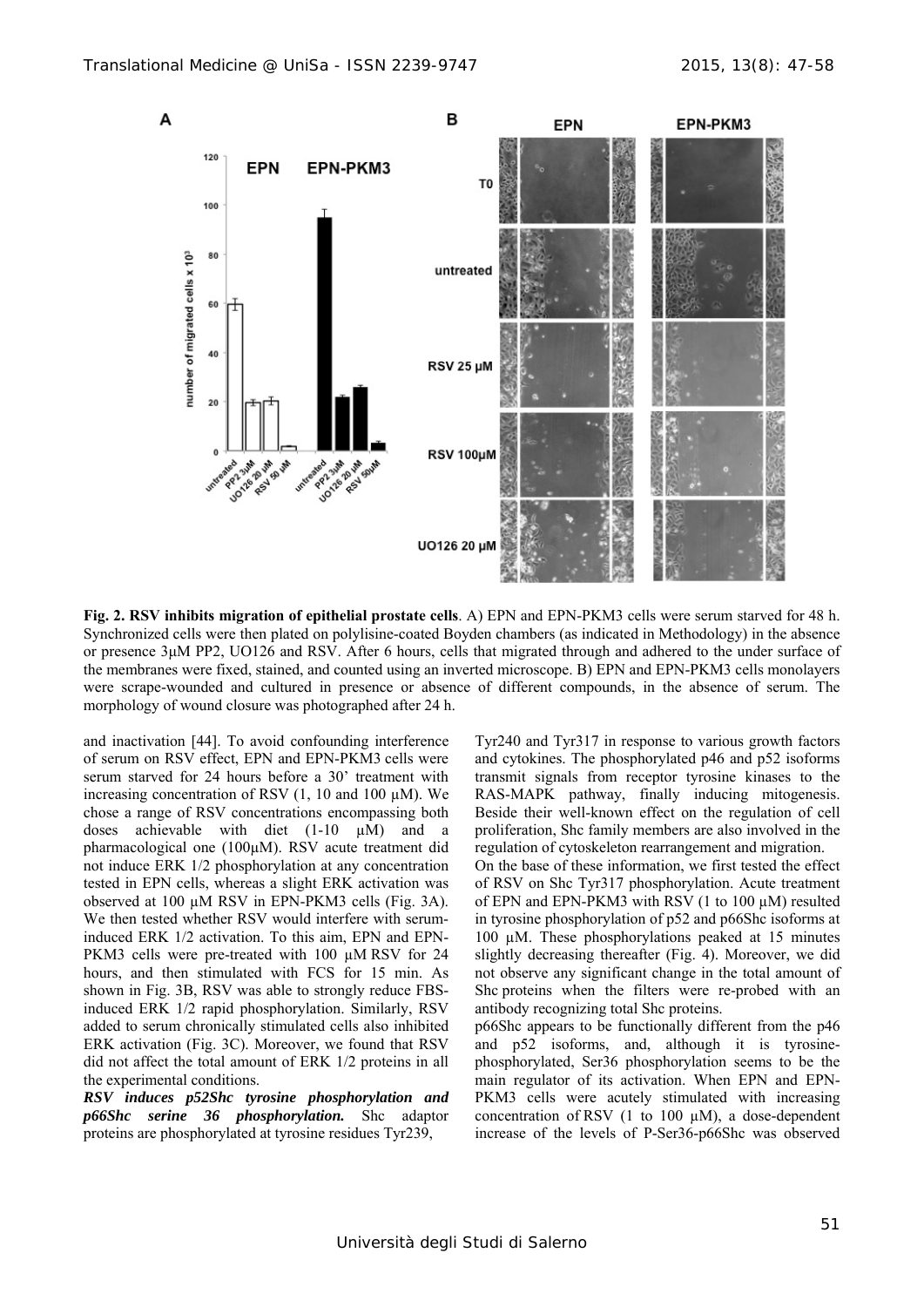

**Fig. 3. Effect of RSV on ERK1/2 activation.** A) A representative WB analyzing the dose–response effect of 1, 10 and 100 μM RSV on ERK1/2 phosphorylation in EPN and EPN-PKM3 cells. B) A representative WB analyzing the effect of 24 hours 100 μM RSV pre-treatment on ERK1/2 activation induced in EPN and EPN-PKM3 cells by 15' minutes stimulation with 3% FBS. C) A representative WB analyzing the effect of 100 μM RSV on ERK1/2 phosphorylation in EPN and EPN-PKM3 cells starved or chronically stimulated with 3% FBS.



**Fig. 4. Effect of RSV on pShc Tyr-phosphorylation.** A) A representative WB analyzing the dose–response effect of RSV (1, 10 and 100 μM) on pShc Tyr317 phosphorylation in EPN and EPN-PKM3 cells. Cell lysates were immunoprecipitated with anti-Shc antibodies prior WB analysis as described in details in Material and Methods. B) A representative WB analyzing the time course of the effect of 100 μM RSV on pShc Tyr 317 phosphorylation in EPN- and EPN-PKM3 cells at 5′, 15′, 30, 60′ and 120′. 3%FCS was used as an internal control. Cell lysates were immunoprecipitated with anti-Shc antibodies prior WB analysis.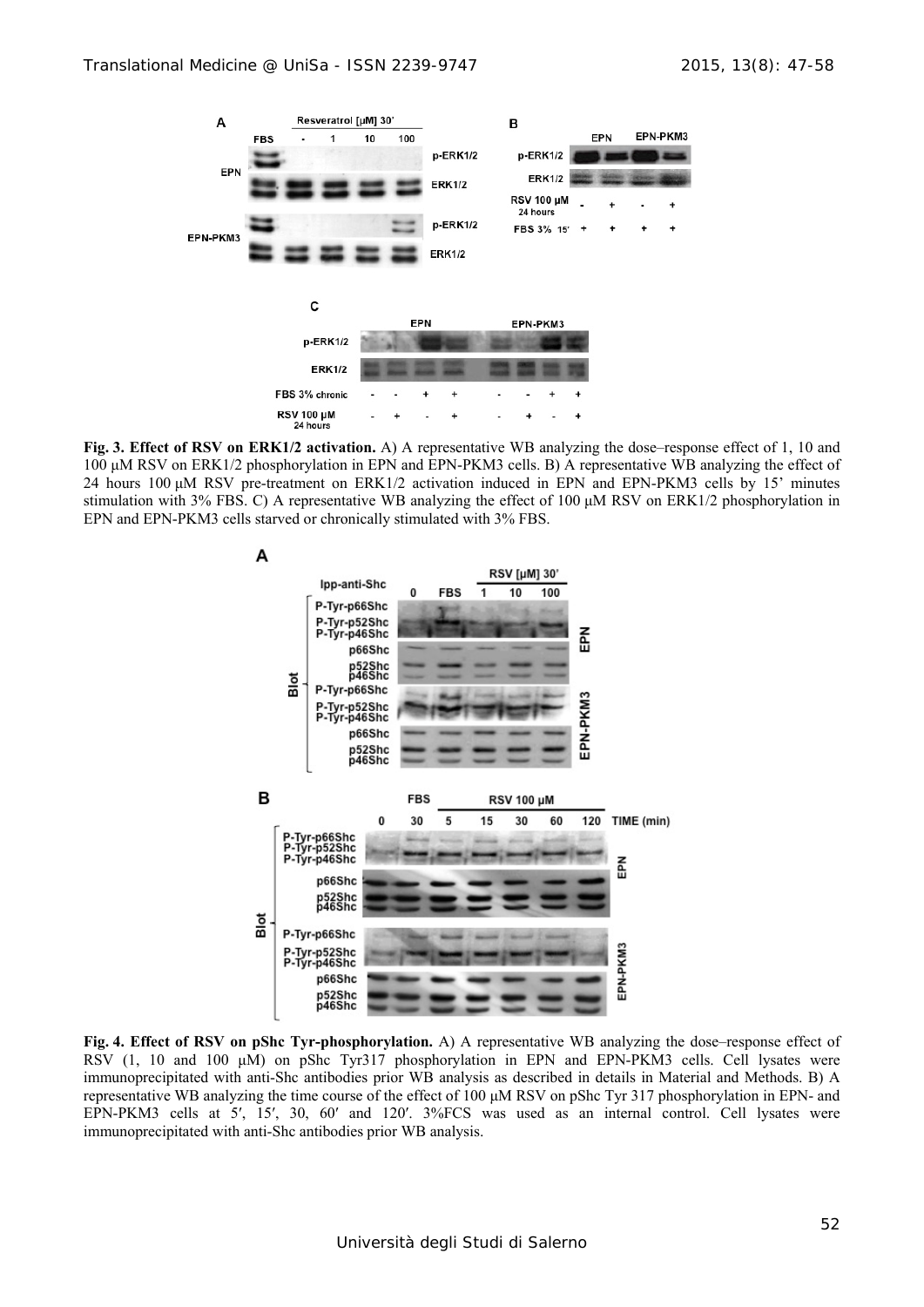

**Fig. 5. Effect of RSV on p66Shc Ser36 phosphorylation.** A) A representative WB analyzing the dose–response effect of RSV (1,10 and 100 μM) on p66Shc Ser36 phosphorylation in EPN and EPN-PKM3 cells. Cell lysates were immunoprecipitated with anti-Shc antibodies prior WB analysis.) A representative WB analyzing the time course of the effect of 100 RSV on p66Shc Ser36 phosphorylation in EPN- and EPN-PKM3 cells at 5', 15', 30, 60' and 120'. 3%FCS was used as an internal control. Cell lysates were immunoprecipitated with anti-Shc antibodies prior WB analysis as described in details in Material and Methods. C) A representative WB analyzing the effect of 20 μm UO126 on RSVinduced phosphorylation of ERK and Ser36 p66Shc. EPN and EPN-PKM3 cells were pretreated with 20 μm UO126 for 6 h followed by 30′ treatment with 100 μm RSV. As a control, cells were stimulated with 3% FCS after U0126 pretreatment. Cell lysates were immunoprecipitated with anti-Shc antibodies prior WB analysis as described in details in Material and Methods.

 (Fig. 5A). However, EPN and EPN-PKM3 display a different sensitivity to the stimulating activity of RSV. In fact, P-Ser36-p66Shc phosphorylation is induced at diet achievable concentrations (1 and 10 µM) in EPN-PKM3 cells, and at pharmacological doses (100 µM) in EPN cells. P-Ser36-p66Shc phosphorylation peaks at 30 minutes upon 100  $\mu$ M RSV stimulation and declined at 120 min in both EPN and EPN-PKM3 cells (Fig. 5B).

ERK has been implicated in p66Shc phosphorylation in response to endothelin, taxol and  $H_2O_2$  [45, 47]. In addition, Suen and co-workers reported a direct interaction between p66Shc and ERK [48]. To further investigate whether in EPN and EPN-PKM3 cells RSV effect on p66Shc is independent on ERK, we tested the

effect of MEK inhibitor UO126 on serum- and RSVinduced p66Shc Ser36 phosphorylation. UO126 wipes out serum-induced P-Ser36-p66Shc, but it fails to affect RSVinduced Ser-36 phosphorylation (Fig 5C). These data suggest that, in our experimental setting, RSV induces Shc tyrosine phosphorylation and p66Shc Ser36 phosphorylation in an ERK-independent manner.

*RSV is not able to induce Ser36-p66Shc phosphorylation*  in HeLa cells. To test whether the ability of high concentration of RSV to induce Ser36-p66Shc phosphorylation is a common effect of the phytoalexin on any cell type, we tested the relation between RSV and p66Shc also in HeLa cells, a well-recognized model of cervical cancer in culture [37]. Over-night serum starved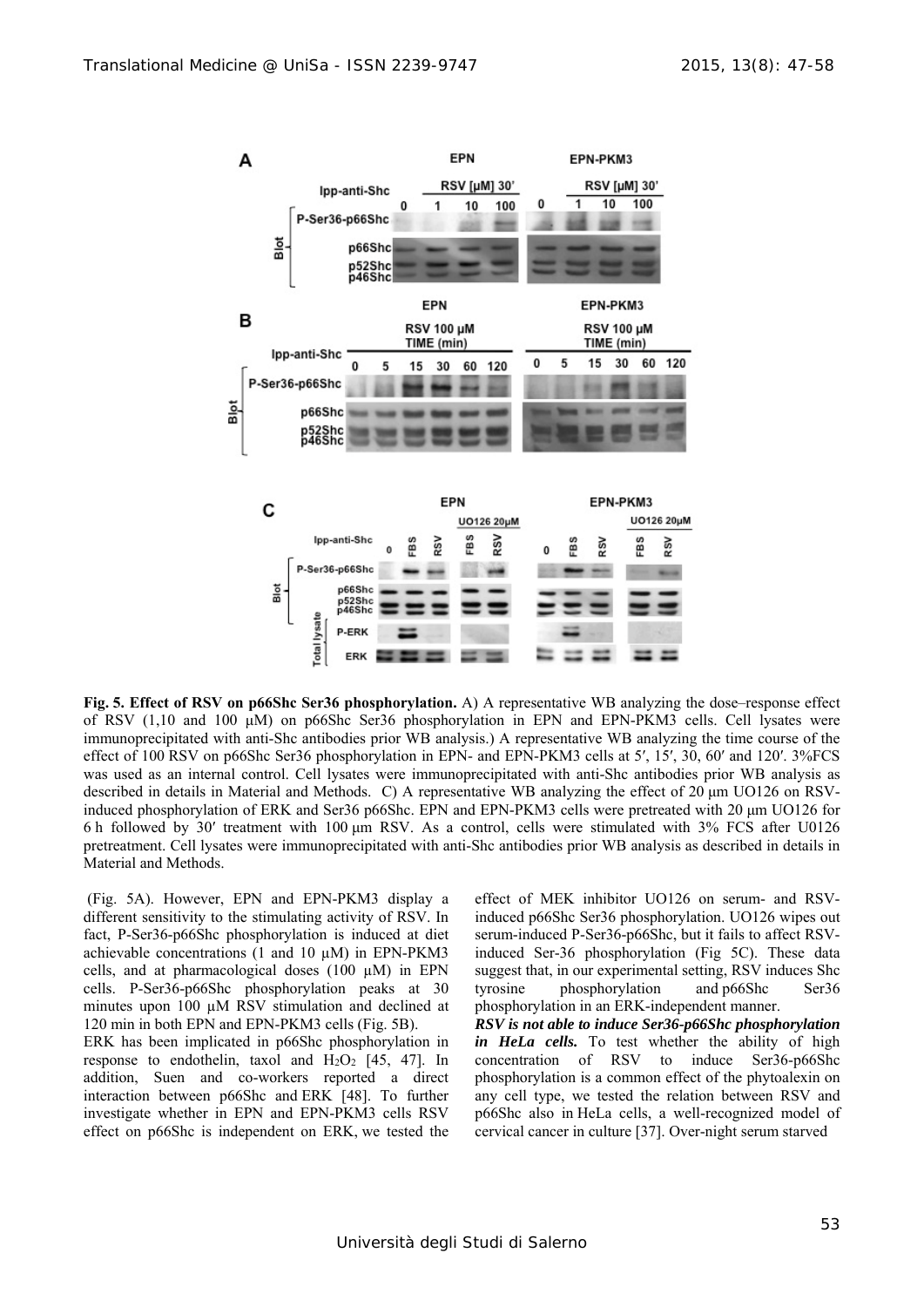

**Fig. 6. Effect of RSV on p66Shc Ser36 phosphorylation in HeLa Cells, and effect of EGCG on EPN cells viability and on p66Shc Ser36 phosphorylation in EPN and EPN-PKM3 cells.** A) A representative WB analyzing the effect of acute treatment of 100 μM RSV on FBS-stimulated Ser36-p66shc phosphporylation in serum starved HeLa, EPN and EPN-PKM3 cells. Cell lysates were immunoprecipitated with anti-Shc antibodies prior WB analysis. B) The effect of EGCG (25, 50 and 100μM) on EPN cell viability. Triplicate measurements were performed per each experimental point. Data represent the mean of three independent experiments  $\pm$  SD. Statistical analysis was performed by analysis of variance followed by the Bonferroni test.\**P* < 0.05. C) A representative WB analyzing the dose–response effect of EGCG (1,10 and 100 μM) on p66Shc Ser36 phosphorylation in EPN and EPN-PKM3 cells. Cell lysates were immunoprecipitated with anti-Shc antibodies prior WB. D) A representative WB analyzing the time course of the effect of 100 EGCG on p66Shc Ser36 phosphorylation in EPN- and EPN-PKM3 cells at 5′, 15′, 30, 60′ and 120′. 3%FCS was used as an internal control. Cell lysates were immunoprecipitated with anti-Shc antibodies prior WB.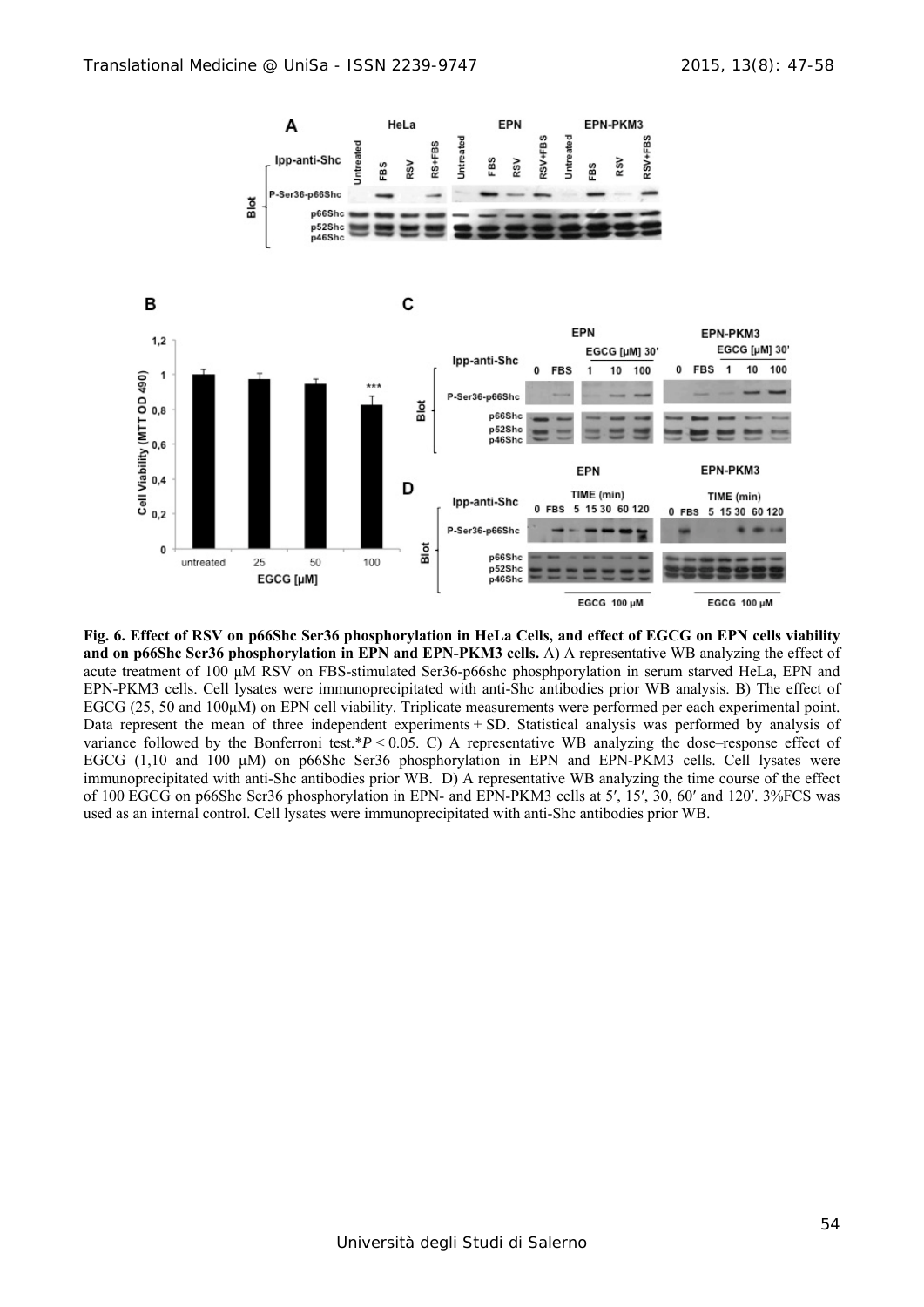HeLa cells were pretreated for 30 min with FBS, and then stimulated for 15 min with RSV 100 µM. Serum induced Ser36-p66Shc phosphorylation (Fig. 6A), whereas RSV had no *per se* effect on Ser36-p66Shc phosphorylation in HeLa cells. However, RSV decreased serum-induced p66Shc Ser36 phosphorylation.

*EGCG regulates EPN cell proliferation and induces p66Shc serine 36 phosphorylation***.** Finally, to investigate whether the ability of RSV to induce Ser36p66Shc phosphorylation is a common feature of other antioxidant molecules, we tested Epi-gallo-catechin Gallate (EGCG), the major and the most active component of green tea and of the Asian diet. EGCG exerts anti-oxidant and antiinflammatory effects protecting from DNA damage, LDL oxidation, lipid peroxidation, oxidative stress and production of nitric oxide (NO) radicals, the latter effect due to the inhibition of the expression of iNOS. EGCG also lowers the overproduction of pro-inflammatory cytokines and mediators, reduces the activity of NF-kB and AP-1, and the subsequent formation of peroxynitrite, NO and ROS. Green tea is proposed to be a dietary supplement for the prevention of cardiovascular diseases, in which oxidative stress and inflammation are the principal causes after the establishment of hyperlipidemia. Additionally, the cancer-preventive effects of green tea are widely supported by results from epidemiological, cell culture, animal and clinical studies [49-51].

*In vitro* cell culture studies show that tea polyphenols potently induce apoptotic cell death and cell cycle arrest in tumor cells but not in their normal counterparts [52]. Here, we found that treatment of EPN cells with increasing concentration of EGCG  $(25, 50 \text{ and } 100 \mu\text{M})$  results in a dose-dependent inhibition of cell proliferation. The inhibitory effect of EGCG was observed after 48 hours and was more pronounced at the higher concentration (100 µM) (Fig. 6B). Of note, the inhibitory effect of EGCG was by far lower than that of RSV at the same concentrations. On the other hand, at the same concentration tested for RSV (1 to 100 µM), EGCG was able to induce phosphorylation of p66Shc in Ser36 (Fig. 6C and 6D).

# IV. DISCUSSION

The effect of RSV on normal cells is a key issue for a safe exploitation of the clinical potential of this molecule in humans. In the present work, we report that RSV influences different functions in EPN cells, a model of non-transformed prostate epithelial cells, and in their counterpart bearing a kinase-negative mutant of the nonreceptor kinase PYK2. In particular, RSV inhibits cell adhesion, cell migration and cell viability of EPN and EPN-PKM3 cells. Well aware of conclusions and recommendation of "Resveratrol 2012" working groups, we have used concentration of RSV both in the range achievable with diet (1nM to 25 µM) and in the pharmacological one (50 to 100 µM). In EPN and EPN-PKM3 cells adhesion is significantly reduced at 100  $\mu$ M RSV, whereas both viability and migration are already reduced at 25 µM. In addition, migration assays indicate that the anti-migratory effect of RSV is more potent than that of PP2 (SRC inhibitor) and UO126 (MEK inhibitor). To trace back the molecular bases of inhibitory action of RSV, we have analyzed its effect on the members of the Shc family adaptor proteins. In EPN and EPN-PKM3 cells, RSV induces a time- and dose-dependent phosphorylation of Shc proteins. In particular, RSV increases p52Shc and p66Shc tyrosine and p66Shc Ser36 phosphorylation.

Moreover, RSV fails to induce ERK phosphorylation, and decreases serum-induced ERK activation, in both acute and long-term treatment. Since a physical and functional interaction between ERK and Shc proteins has been described, we tested the role of the MEK inhibitor UO126 on p66Shc phosphorylation. UO126 wipes out seruminduced, but not RSV-induced, Ser36-p66Shc phosphorylation. Interestingly, the effect of RSV on p66Shc activation is apparently dependent on the cellular context, since in HeLa cells RSV fails to induce p66Shc Ser36 phosphorylation. Conversely, activation of p66Shc phosphorylation is not restricted to the sole RSV, since it is also induced by EGCG, another well-known food antioxidant, in EPN and EPN-PKM3 cells.

The data presented here suggest that, in our experimental setting, Shc phosphorylation does not correlate with cell proliferation, neither in the case of RSV nor in that of EGCG. The estrogen-like behavior of RSV is one possible explanation of this observation. Intriguingly, there are multiple connections between estrogens, RSV and Shc proteins: RSV binds estrogens receptors; α5ß3 integrin, recognized as RSV receptor, presents specific binding sites for steroids [53,54]; estrogens induce p52Shc activation [55,56] which, in turn, has been identified as a primary signaling partner for the tyrosine(s) phosphorylated cytoplasmic tails of activated α5ß3 integrin [57]. However, other molecular pathways connecting RSV and SHC such as calcium regulation can not be ruled out.

Beside its proapoptotic role, p66Shc activation is associate also to the regulation of cell proliferation, migration, cytoskeleton rearrangement, differentiation, senescence and, last but not least, autophagy. Thus, these non canonical p66Shc effects may represent one of the possible mechanisms through which RSV controls prostate epithelial cells functions. Within the context of our experimental setting, it is possible to speculate that RSV-induced p52Shc tyrosine phosphorylation drives p66Shc Ser36 phosphorylation which, competing with p46Shc and p52Shc for Grb2 binding, inhibits p52Shc mediated RAS-MAPK proliferative stimulus and consequently induces growth arrest, inhibits cell migration and motility. Noteworthy, although RSV induces "qualitative" same effecs in EPN and EPN-PKM3 cells, from the "quantitative" stand point the effects differ in the two cell line. In that, RSV achieves the same effect in EPN-PKM3 cells at lower doses than in EPN cells, on the other hand at the same dose the extent of RSV effects differs in the two cell lines.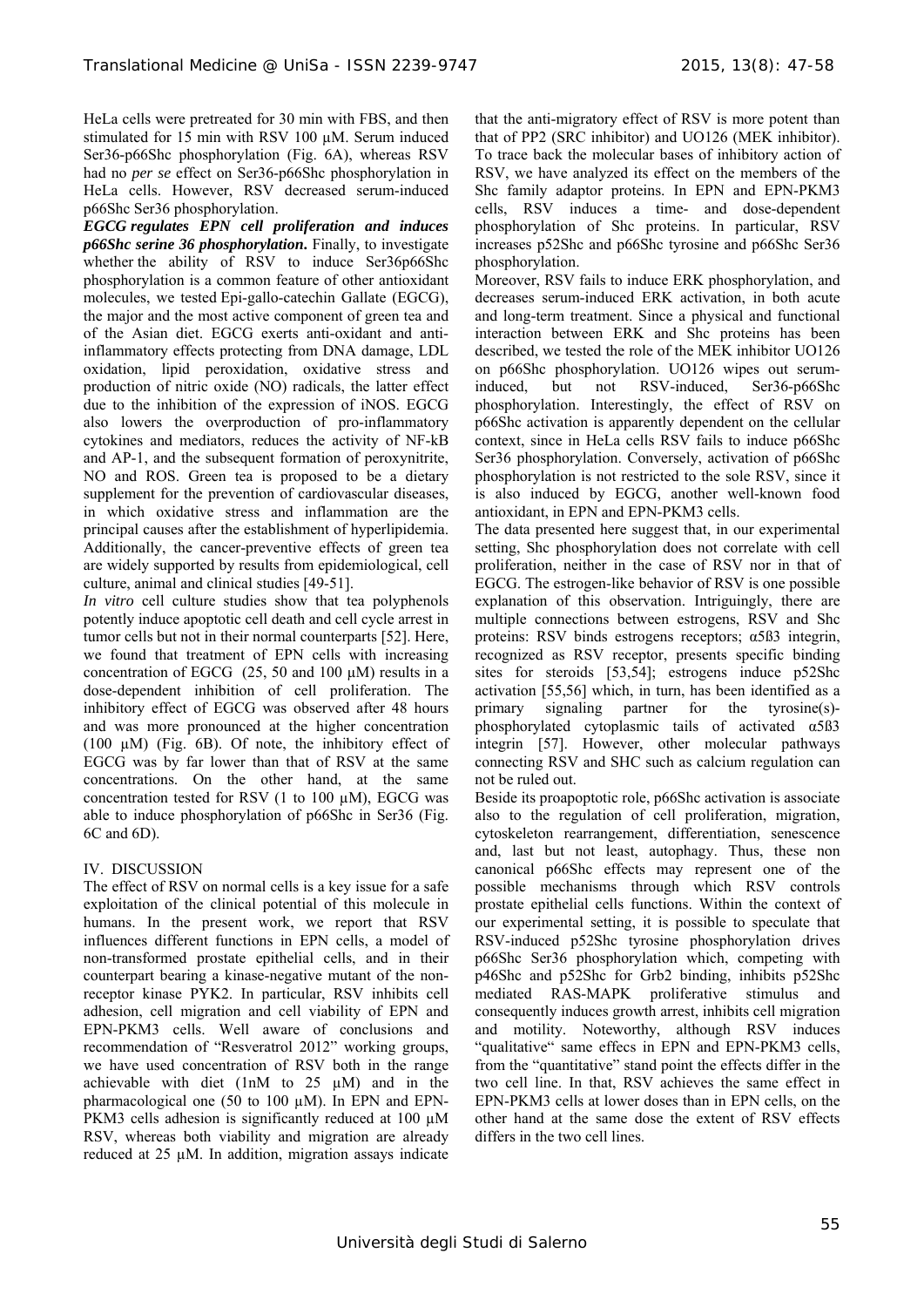In conclusion, the data presented here indicate once more that in a model of non-transformed epithelial cells, RSV induces growth arrest, modification of enzyme activity and/or cell signaling pathways. For this reason, before RSV could be safely recommended for its potential beneficial effects on human health, its effect on normal cells need to be extensively investigated.

#### *ACKNOWLEDGMENTS*

*Funding: G.M. is supported by grants from the EU Ideas Programme, ERC-Starting Independent Grant "menTORingTregs" N. 310496, Telethon-JDRF Grant N. GJT08004, FISM 2012/R/11. Assessorato alle Attivita' Produttive, Regione Campania, Italy, Grant LR 5/02, Regione Campania, Italy, POR Campania FSE 2007-2013, Project CRÈME, Fondazione GENS Onlus, Naples, Italy. The funders had no role in study design, data collection and analysis, decision to publish, or preparation of the manuscript.* 

#### **REFERENCES**

[1]. Martínez-González MA, Salas-Salvadó J, Estruch R, Corella D, Fitó M, Ros E Benefits of the Mediterranean Diet: Insights From the PREDIMED Study. Prog Cardiovasc Dis. 2015; 58(1):50-60.

[2]. Görlach A, Dimova EY, Petry A, Martínez-Ruiz A, Hernansanz-Agustín P, Rolo AP,et al Reactive oxygen species, nutrition, hypoxia anddiseases: Problems solved? Redox Biol. 2015;6:372-385

[3]. Roleira FM, Tavares-da-Silva EJ, Varela CL, Costa SC, Silva T, Garrido J,Borges F. Plant derived and dietary phenolic antioxidants: anticancer properties.Food Chem. 2015;183:235-58.

[4]. Saita E, Kondo K, Momiyama Y. Anti-Inflammatory Diet for Atherosclerosis and Coronary Artery Disease: Antioxidant Foods. Clin Med Insights Cardiol. 2015;8(Suppl 3):61-5

[5]. Ríos-Hoyo A, Cortés MJ, Ríos-Ontiveros H, Meaney E, Ceballos G, Gutiérrez-Salmeán G. Obesity, Metabolic Syndrome, and Dietary Therapeutical Approaches with a Special Focus on Nutraceuticals (Polyphenols): A Mini-Review. Int J Vitam Nutr Res. 2014;84(3-4):113-23.

[6]. Ginter E, Simko V, Panakova V. Antioxidants in health and disease. Bratisl Lek Listy. 2014;115(10):603-6.

[7]. V. Venkateswaran, and L.H. Klotz, "Diet and prostate cancer: mechanisms of action and implications for chemoprevention", Nature Reviews of Urology, 2010;7(8), 442-453.

[8]. 2. International Agency for Research on Cancer, "IARC Handbooks of Cancer Prevention. Weight control and physical activity", Lyon: International Agency for Research on Cancer, 2002; 83–133.

[9]. 4. E.M. Masko, E.H. Allott, and S.J. Freedland, "The relationship between nutrition and prostate cancer: is more always better?", European Urolology, 2013; 63 (5), 810- 820,.

[10]. G. De Pergola, and F. Silvestris, "Obesity as a major risk factor for cancer", Journal of Obesity, 2013; e291546.

[11]. M. Huang, S. Narita*,* K. Numakura*,* H. Tsuruta*,*  M. Saito*,* T. Inoue*,* Y. Horikawa*, N.* Tsuchiya*,* and T. Habuchi*, "* A high-fat diet enhances proliferation of prostate cancer cells and activates MCP-1/CCR2 signaling*",* Prostate, 2012; 72(16), 1779*–*1788.

[12]. S. Cimino, G. Sortino, V. Favilla, T. Castelli, M. Madonia, S. Sansalone, G.I. Russo, and G. Morgia, "Polyphenols: key issues involved in chemoprevention of prostate cancer", Oxidative Medicine Cellular Longevity*,*  2012; 632959.

[13]. S. Pervaiz, and A.L. Holme, "RSV: its biologic targets and functional activity", Antioxidant Redox Signal, 2009;11(11): 2851-2897.

[14]. J.H. Chung, V. Manganiello, and J.R. Dyck, "RSV as a calorie restrictionmimetic: therapeutic implications", Trends in Cell Biology, 2012; 22, (10);546- 554.

[15]. [http://www.biopeople.dk/fileadmin/filer/David/I NGRIDMisc/RSV2012/Conclusions of the working gro up $RSV2012.pdf$ 

[16]. Pastore S, Lulli D, Maurelli R, Dellambra E, De Luca C, Korkina LG. Resveratrol induces long-lasting IL-8 expression and peculiar EGFR activation/distribution in human keratinocytes: mechanisms and implications for skin administration. PLoS One. 2013;8(3):e59632.

[17]. T. Hsieh, X. Lu, J. Guo, and J.M. Wu, "Differential regulation of proliferation, cell cycle control and gene expression in cultured human aortic and pulmonary artery endothelial cells by RSV", International Journal of Molecular Medicine, 2010;26(5): 743–749,.

[18]. B. Szende, E. Tyihak, and Z. Kiraly-Veghely,"Dose-dependent effect of RSV on proliferation and apoptosis in endothelial and tumor cell cultures", Experimental and Molecular Medicine, 2000; 32 (2): 88– 92,.

[19]. Fabbrocini G, Kisslinger A, Iannelli P, Vitale N, Procaccini C, Sparaneo G, et al RSV regulates p66Shc activation in HaCaT cells. Exp Dermatol. 2010;19(10):895-903.

[20]. Lebiedzinska-Arciszewska M, Oparka M, Vega-Naredo I, Karkucinska-Wieckowska A, Pinton P, Duszynski J, et al. The interplay between p66Shc, reactive oxygen species and cancer cell metabolism. Eur J Clin Invest. 2015;45 Suppl 1:25-31.

[21]. Ray PD, Huang BW, Tsuji Y. Reactive oxygen species (ROS) homeostasis and redox regulation in cellular signaling. Cell Signal. 2012; 24(5):981-90.

[22]. Galimov ER. The Role of p66shc in Oxidative Stress and Apoptosis. Acta Naturae. 2010 2:44-51.

[23]. Bhat SS, Anand D, Khanday FA. p66Shc as a switch in bringing about contrasting responses in cell growth: implications on cell proliferation and apoptosis. Mol Cancer. 2015; 14:76-83.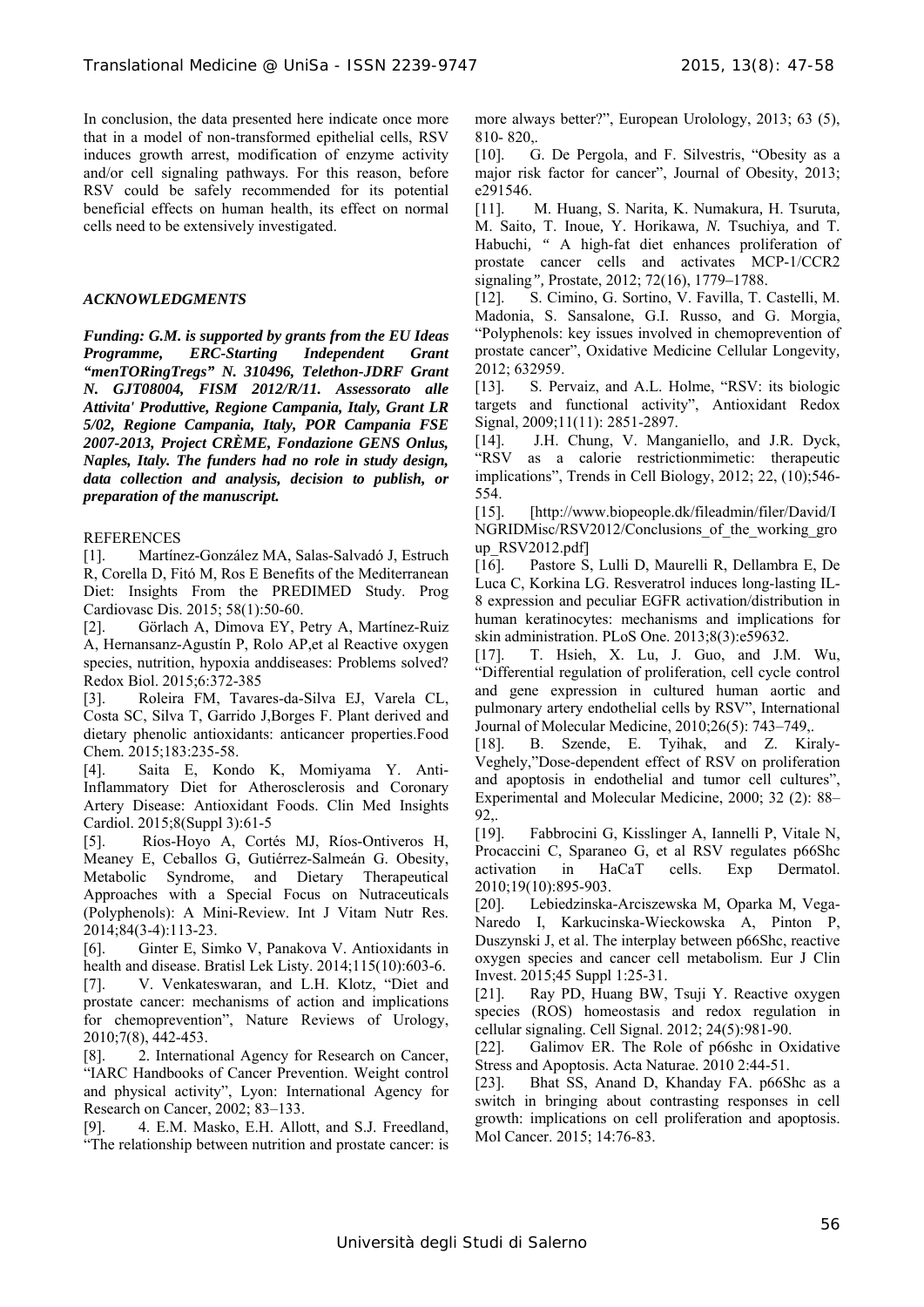[24]. Frijhoff J, Dagnell M, Augsten M, Beltrami E, Giorgio M, Östman A. Themitochondrial reactive oxygen species regulator p66Shc controls PDGF-induced signaling and migration through protein tyrosine phosphatase oxidation. Free Radic Biol Med. 2014;68:268-77.

[25]. Lee MK, Smith SM, Banerjee MM, Li C, Minoo P, Volpe MV, Nielsen HC. The p66Shcadapter protein regulates the morphogenesis and epithelial maturation of fetal mouselungs. Am J Physiol Lung Cell Mol Physiol. 2014;306(4):L316-25.

[26]. Patrussi L, Giommoni N, Pellegrini M, Gamberucci A, Baldari CT. p66Shc-dependent apoptosis requires Lck and CamKII activity. Apoptosis. 2012;17(2):174-86.

[27]. Veeramani S, Chou YW, Lin FC, Muniyan S, Lin FF, Kumar S, Xie Y, Lele SM, et al. Reactive oxygen species induced by p66Shc longevity protein mediate nongenomic androgen action via tyrosine phosphorylation signaling to enhance tumorigenicity of prostate cancer cells. Free Radic Biol Med. 2012 .;53(1):95-108.

[28]. Rajendran M, Thomes P, Zhang L, Veeramani S, Lin MF. p66Shc--a longevity redox

protein in human prostate cancer progression and metastasis : p66Shc in cancer progression and metastasis. Cancer Metastasis Rev. 2010; 29(1):207-22.

[29]. Veeramani S, Yuan TC, Lin FF, Lin MF. Mitochondrial redox signaling by p66Shc is involved in regulating androgenic growth stimulation of human prostate cancer cells. Oncogene. 2008; 27(37):5057-68.

[30]. Veeramani S, Igawa T, Yuan TC, Lin FF, Lee MS, Lin JS, et al. Expression of p66(Shc) protein correlates with proliferation of human prostate

cancer cells. Oncogene. 2005;24(48):7203-12.

[31]. Kim Y A*,* Lee W H*,* Choi T H*, et al.* Involvement of p21WAF1/CIP1, pRB, Bax and NF-kappaB in induction of growth arrest and apoptosis by resveratrol in humanlung carcinoma A549 cells*.* Int J Oncol 2003*;* 23*:*  1143*–*1149*.* 

[32]. Ahmad N*,* Adhami V M*,* Afaq F*,* Feyes D K*,*  Mukhtar H*.* Reveratrol causes WAF-1/p21-mediated G1 phase arrest of cell cycle and induction of apoptosis in human epidermoid carcinoma A431 cells*.* Clin Cancer Res 2001*;* 7*:* 1466*–*1473*.* 

[33]. Athar M*,* Back J H*,* Kopelovich L*,* Bickers D R*,*  Kim A L*.* Multiple molecular targets of resveratrol: Anticarcinogenic mechanisms*.* Arch Biochem Biophys 2009*;*486*:* 95*–*102*.*

[34]. Guo J*,* Gertsberg Z*,* Ozgen N*,* Steinberg S F*.*  p66Shc links alpha1-adrenergic receptors to a reactive oxygen species-dependent AKT-FOXO3A phosphorylation pathway in cardiomyocytes*.* Circ Res 2009*;* 104*:* 660*–*669*.*

[35]. Sinisi AA, Chieffi P, Pasquali D, Kisslinger A, Staibano S, Bellastella A, et al EPN: a novel epithelial cell line derived from human prostatetissue. In Vitro Cell Dev Biol Anim. 2002 38(3):165-72.

[36]. de Amicis F, Lanzino M, Kisslinger A, Calì G, Chieffi P, Andò S, et al Loss of proline-rich tyrosine kinase 2 function induces spreading and motility of epithelial prostate cells. J Cell Physiol. 2006;209(1):74- 80.

[37]. Scherer, W. F.; Syverton, JT; Gey, GO. Studies On The Propagation In Vitro Of Poliomyelitis Viruses: Iv. Viral Multiplication In A Stable Strain Of Human Malignant Epithelial Cells (Strain Hela) Derived From An Epidermoid Carcinoma Of The Cervix. Journal of Experimental Medicine 1953; 97 (5): 695–710

[38]. Humphries MJ, Cell adhesion assays. Methods Mol Biol. 2009;522:203-10.

[39]. Tokiwa G, Dikic I, Lev S, and Schlessinger J. Activation of Pyk2 by stress signals and coupling with JNK signaling pathway. Science. 1996; 273:792-794.

[40]. Dikic I, Tokiwa G, Lev S et al. A role for Pyk2 and Src in linking G-protein-coupled receptors with MAP kinase activation. Nature*.* 1996; 383:547-550.

[41]. Pandey P, Avraham S, Kumar S, et al. Activation of p38 mitogen-activated protein kinase by PYK2/related adhesion focal tyrosine kinase-dependent mechanism", Journal of Biological Chemistry. 1999*;* 274: 10140- 10144.

[42]. Ivankovic-Dikic I, Grönroos E, Blaukat A, et al. Pyk2 and FAK regulate neurite outgrowth induced by growth factors and integrins", Nature Cell Biology. 2000; 29:574-581.

[43]. Stanzione R, Picascia A, Chieffi P, Imbimbo C, Palmieri A, Mirone V, Staibano S, Franco R, De Rosa G, Schlessinger J, Tramontano D. Variations of proline-rich kinase Pyk2 expression correlate with prostate cancer progression. Lab Invest. 2001;81(1):51-9.

[44]. Lee E R, Kang Y J, Kim J H, Lee H T, Cho S G. Modulation of apoptosis in HaCaT keratinocytes via differential regulation of ERK signaling pathway by flavonoids. J Biol Chem 2005: 280: 31498–31507*.*

[45]. Yang CP, Horwitz SB. Distinct mechanisms of taxol-induced serine phosphorylation of the 66-kDa Shc isoform in A549 and RAW 264.7 cells. Biochim Biophys Acta. 2002; 1590(1-3):76-83.

[46]. Hu Y, Wang X, Zeng L, Cai DY, Sabapathy K, Goff SP, Firpo EJ, Li B. ERK

phosphorylates p66shcA on Ser36 and subsequently regulates p27kip1 expression via

the Akt-FOXO3a pathway: implication of p27kip1 in cell response to oxidativestress. Mol Biol Cell. 2005;16(8):3705-18.

[47]. Hu Y, Kang C, Philp RJ, Li B. PKC delta phosphorylates p52ShcA at Ser29 to regulate ERK activation in response to H2O2. Cell Signal. 2007;19(2):410-8..

[48]. Suen KM, Lin CC, George R, Melo FA, Biggs ER, Ahmed Z, Drake MN, et al. JE. Interaction with Shc prevents aberrant Erk activation in the

absence of extracellular stimuli. Nat Struct Mol Biol. 2013 May; 20(5): 620-7.

[49]. Legeay S, Rodier M, Fillon L, Faure S, Clere N. Epigallocatechin Gallate: A Review of Its Beneficial Properties to Prevent Metabolic Syndrome. Nutrients. 2015 7(7):5443-68.